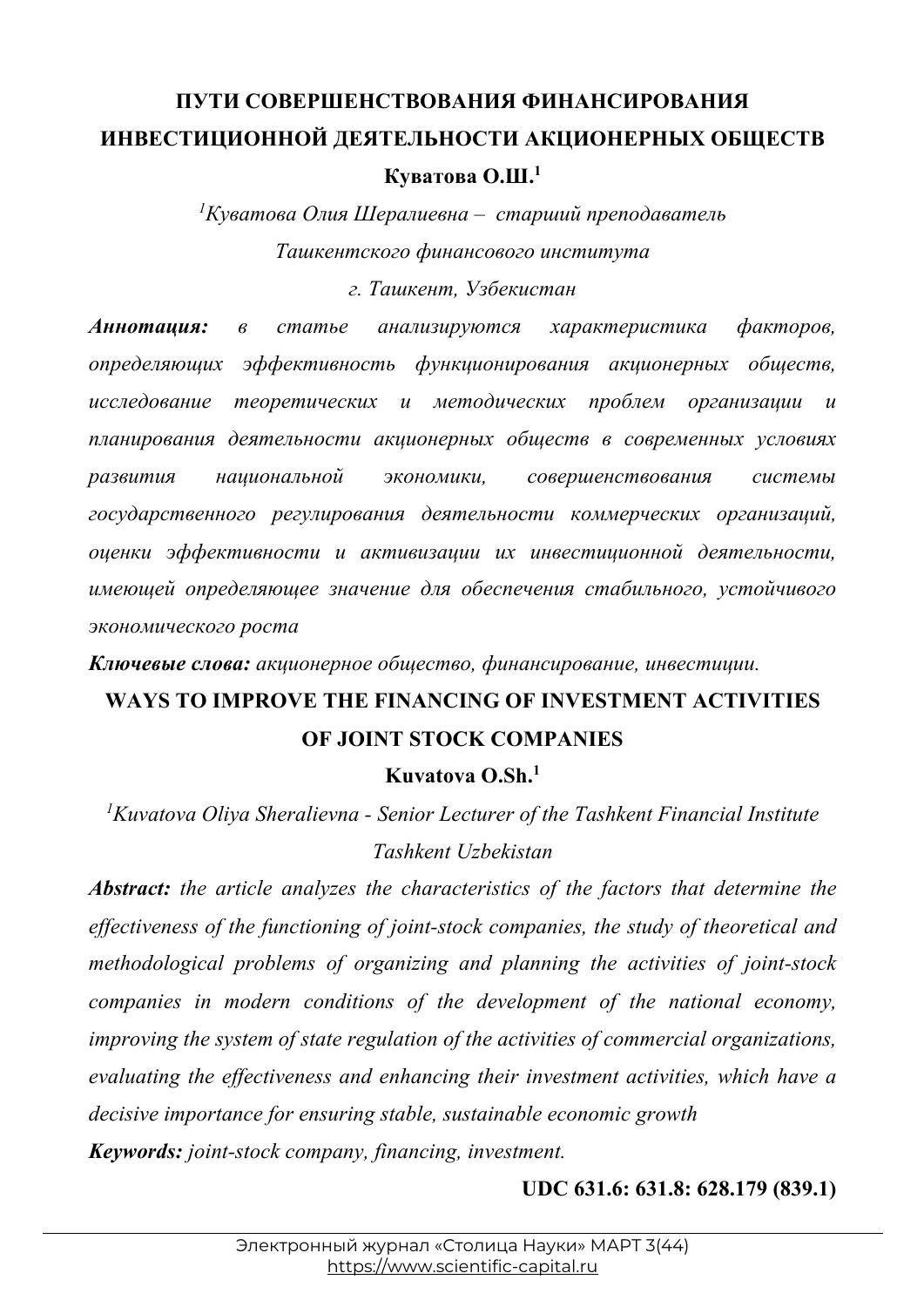In the course of economic reforms in the country, joint-stock companies have become the main and most promising form of entrepreneurial activity; According to the State Statistics Committee, the number of joint-stock companies is decreasing in Uzbekistan. Official statistics recorded that as of September 1, 2020, the number of JSCs decreased to 648 [1].

However, the problems associated with ensuring the effectiveness of their activities, both theoretically and methodologically, have been developed extremely insufficiently. Do not fully meet the requirements of economic practice and current regulatory documents. These circumstances determine the relevance of the topic of the dissertation research, the scientific and methodological substantiation of the prerequisites for the effective functioning of joint-stock companies in the modern national economy [2].

However, the complexity and versatility of the methodological and methodological problems of ensuring the efficiency of joint-stock companies, state regulation of the economy in specific national conditions, planning the activities of firms determine the need for their further scientific research [3].

In modern conditions, it is necessary to strengthen and, especially, improve state regulation of the economy, a radical increase in the efficiency of state property management, a sharp reduction in all forms of administrative interference in business activities, de-bureaucratization of government at all levels [4].

There is no presumption of deliberate inefficiency of state and collective enterprises as opposed to private ones, the organization and level of management, the rejection of attempts to protect state enterprises from the influence of a competitive environment, are of decisive importance. State enterprises must act on an equal footing with others in the market of goods, capital and labor [5].

In the process of development of social production, the ratio of forms of ownership may change. Depending on the specific circumstances, both privatization and socialization, the nationalization of certain private property objects, can contribute to an increase in the efficiency of the economy [6].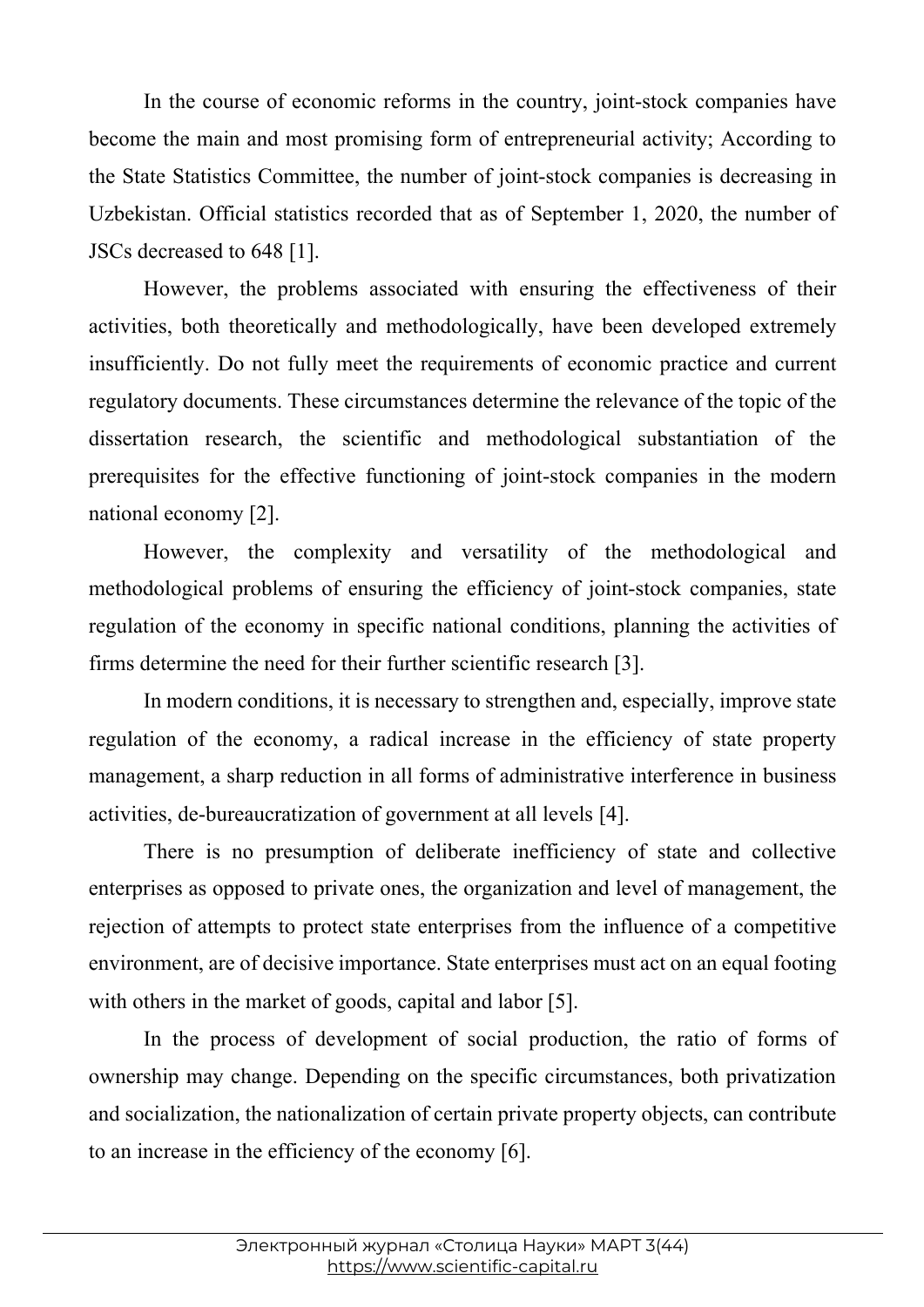The organizational and legal forms of entrepreneurial activity that have developed in Uzbekistan correspond to the diversity of property relations and are acceptable for organizing the activities of business entities in all sectors. At the same time, joint-stock companies are the most efficient form of management. Opportunities for the accumulation of capital, limited liability of participants, their lack of ownership rights to the property of a joint-stock company, the distinction, as a rule, between ownership and management - these and other features of joint-stock companies make them the most promising form of entrepreneurship. Giving the opportunity to convert any free funds to capital, the joint-stock form of management allows you to increase the scale of its concentration [7, 8].

However, many problems of creating legal and economic prerequisites for the organization of effective activities of joint-stock companies have not yet been resolved. The underdevelopment of the stock market and the market for credit resources negatively affects the activities of joint-stock companies, there is no mechanism for liability for violation of the rights of shareholders, there is no body that owners of a small number of shares (minority shareholders) could turn to for help [9].

In many joint-stock companies there are still no real effective owners, as a result, in fact, not only executive, but also managerial functions are possessed by managers, senior management personnel, who often put personal interests and momentary profit above the interests of the joint-stock company, its effective functioning in the long term.

The stock market is in a deplorable state, the scale of transactions on it by world standards is scanty, and besides, 50-70% of transactions fall on foreign and related domestic capital. On the organized securities market, shares of only one joint-stock company out of every thousand are quoted; the Dow Jones index has a greater influence on share prices than the financial condition and prospects of joint-stock companies. There is no stock market regulation system, no one pays attention to its development.

The effectiveness of the functioning of a market economy largely depends on the degree, forms, methods and effectiveness of its state regulation. A self-regulating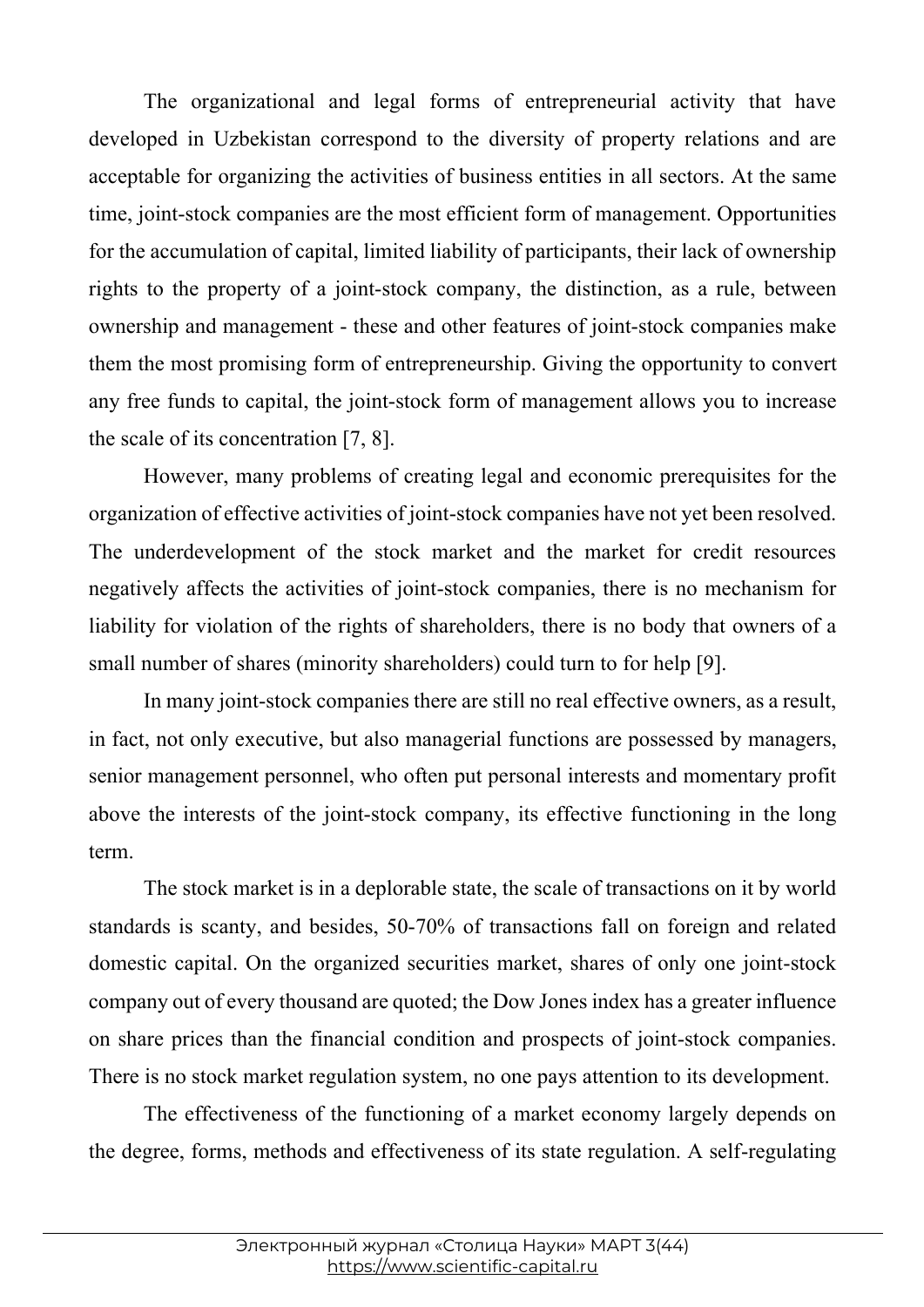economy, controlled by the "invisible hand" of the market, has never existed anywhere, does not exist and cannot exist.

The analysis showed that the lack of funds in the country's turnover, contrary to popular belief, is not the cause of non-payments. Non-payments are caused by a number of reasons: the state's failure to fulfill its financial obligations (including budget financing, payment of government orders, the return of paid VAT, etc.), as a result of which it becomes a generator of non-payments; the reaction of enterprises to a shortage of working capital when bank loans are unavailable; dishonesty and unscrupulousness of the top management of many firms, lack of elementary payment discipline.

Therefore, the main way to solve the problem of non-payments is to eliminate these causes, as well as the rejection of offset schemes and non-monetary settlements with budgets of all levels, the formation of a system for the sale of receivables at auctions, and the adjustment of legislative norms on the issues of concluding assignment agreements (assignment of rights of claim).

A prerequisite for ensuring sustainable economic growth is the activation of investment activities in the country, the formation of a favorable investment climate, the use of various forms of state assistance to the investment activities of enterprises, the development and implementation of effective investment programs by them.

In principle, for a joint-stock company, the criterion for the effectiveness of investment decisions should be its capitalization, the total market value of shares, however, the application of this criterion is designed for the predominance of real owners in joint-stock companies, which, as a rule, does not exist in our conditions; for the majority of shareholders, the main value is not the prospective, but the current return on capital, the possibility of receiving dividends.

An investment project requires a technological, organizational and financial justification. For the latter, it is necessary to determine the discounted cash flow, however, the issue of the value of the discount factor is still being resolved ambiguously, although the prevailing opinion is that it should be taken equal to the CBR refinancing rate. However, neither for commercial banks nor for enterprises this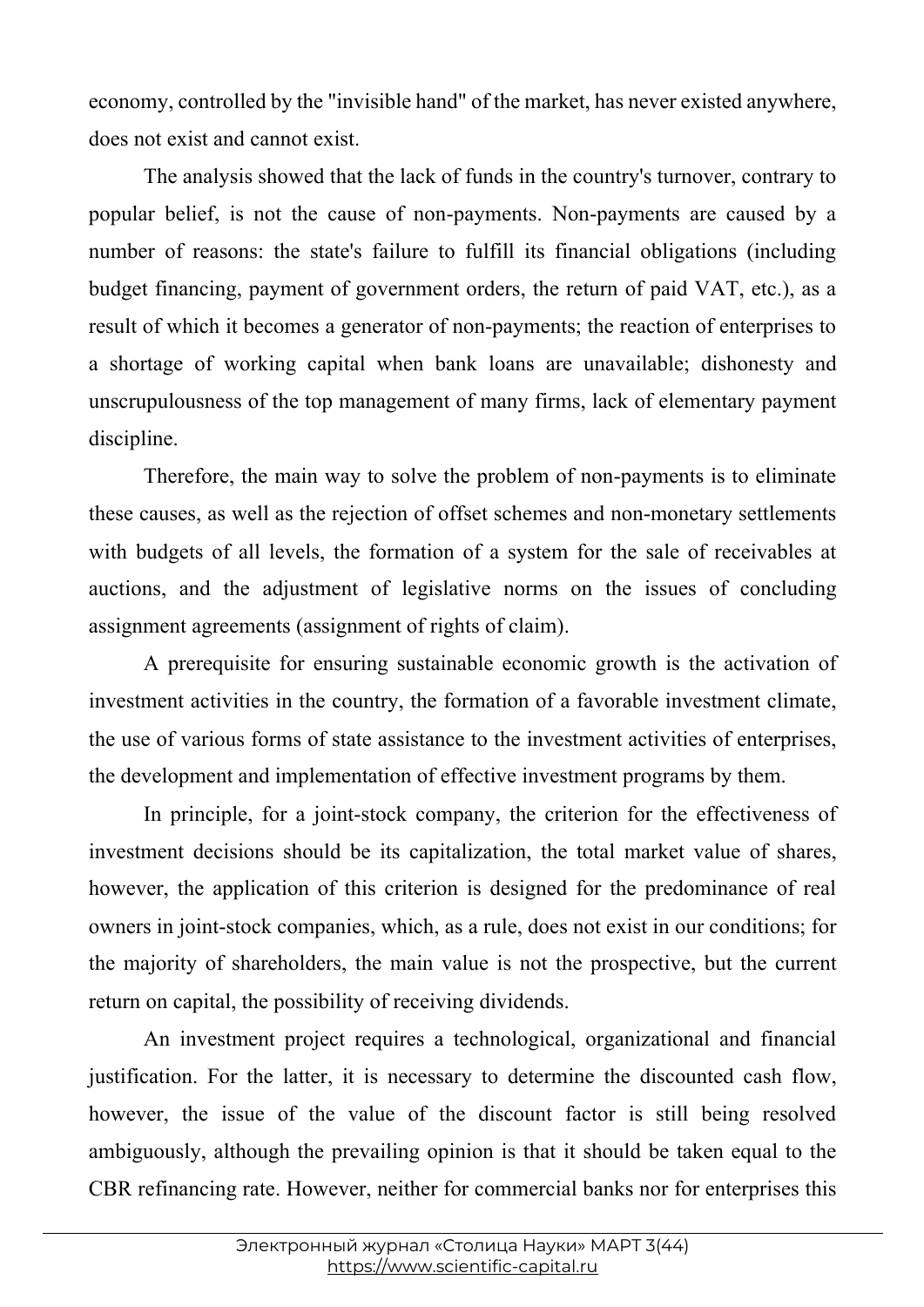rate is the real cost of credit resources. Therefore, it seems more reasonable to use a specific interest rate of a commercial bank on deposits as a discount factor.

Many experts consider it necessary to take into account, in addition, the inflation rate, since income discounting is based on two factors: the diversion of funds for a certain period during which they could generate income, and inflation, but in our conditions it is not necessary to increase the discount rate on the inflation index. with i, since it has already been reflected in the value of the bank propet rate.

Of great practical importance is the expansion of sources of investment. One of them, which is still extremely poorly used, is the issue of corporate bonds, which has certain advantages over the issue of shares. One is that unlike dividends, which are paid out of net income, interest on bonds is a non-operating expense and reduces taxable income. However, this extremely important provision for joint-stock companies applies to issuers placing bonds through intermediaries, organizers of trade in the securities market. This discriminatory requirement has no economic justification, except for the interests of intermediaries. Interest paid by the issuer on bonds should be related to the financial results of the enterprise, regardless of the method of placement of bonds.

Another circumstance hindering the issue of corporate bonds is the meager size of the authorized capital in many joint-stock companies. In addition, this reduces the investment attractiveness of joint-stock companies and causes justified wariness of potential investors.

The generally accepted grouping of phases of the investment process is not very suitable for accounting purposes and does not meet the needs of practice, as it is too enlarged and within one phase combines diverse and designed to attract different groups of shareholders stages of the investment process. Therefore, it is advisable to put into practice a five-phase grouping of the stages of the investment process, supplementing the existing three-phase grouping with two more: preliminary and settlement.

Of great importance in the investment process is the determination of the investment attractiveness of a joint-stock company, the assessment of the company not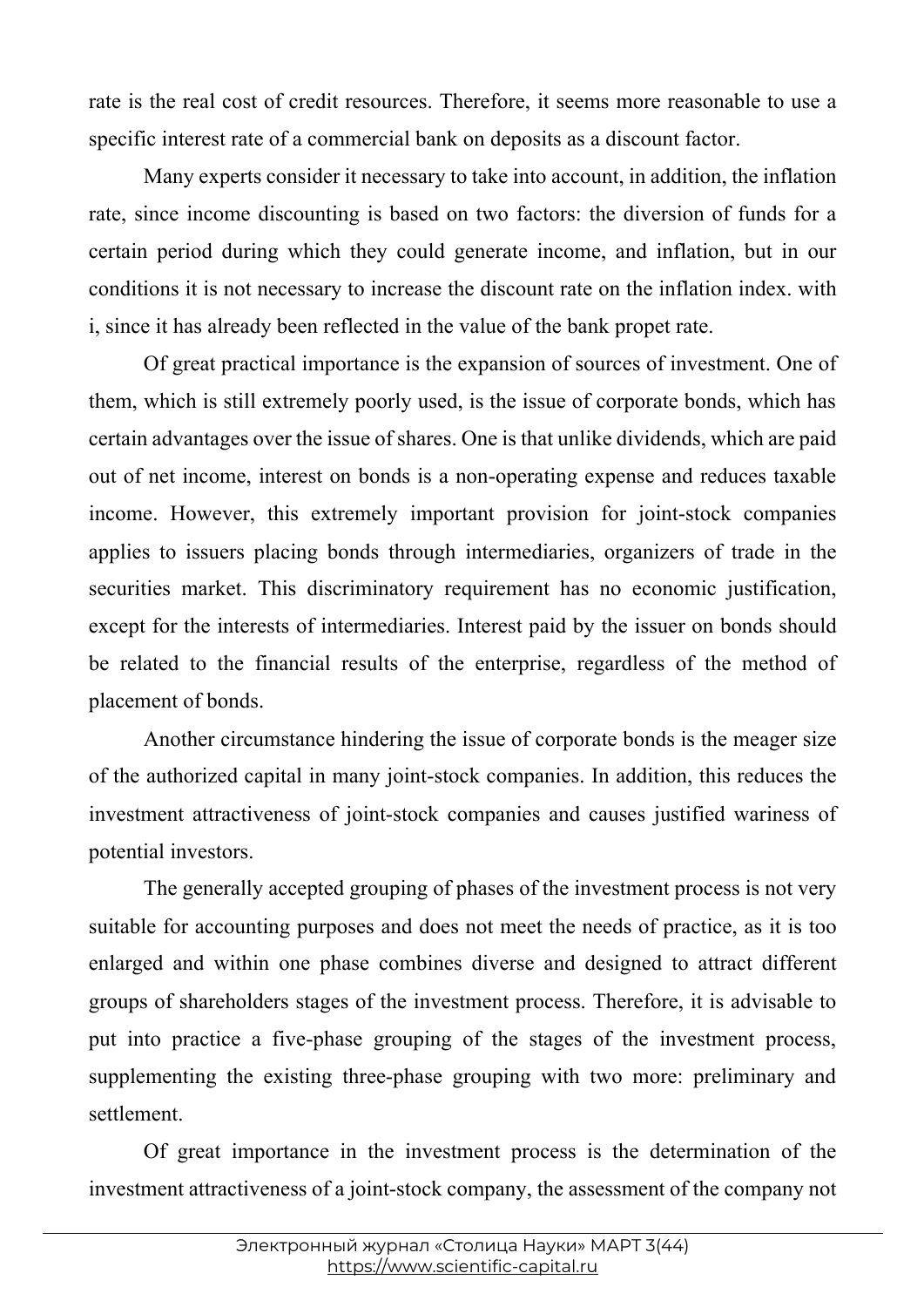only as a property complex, but, above all, as a functioning business. Numerous recommendations of Western experts (I.Ansoff, S. Pratt, F. Modigliani, M. Miller, J. P. Friedman, G Harrison, etc.) can only serve as theoretical prerequisites for studying the problem, since they do not, of course, take into account such features of the national economy such as a high level of inflation, significant differences in price dynamics by industries and groups of goods, the absence of an established stock market, etc [10].

Therefore, it is necessary: a) the use of various methods in the assessment of a newly created enterprise and a functioning firm, b) it is advisable to simultaneously use several methods of assessment, compare them and bring them to a single result, c) the value of the property complex according to balance sheet data is the value of net assets, it is necessary take into account, but in addition to the income method, which should be the main one when evaluating a business.

## *List of references*

- 1. Allayarov S.A. Features and ways to improve the current model of agricultural policy of Uzbekistan. International journal of research in social sciences, 7.081 for 2016// April 2017. P 212-223.
- 2. Allayarov, Sh. (2019) "On the interdependence of the concepts of "tax culture" and "tax discipline"," International Finance and Accounting: Vol. 2019: Iss. 6, Article 14. [Electronic resource] – URL: https://uzjournals.edu.uz/interfinance/vol2019/iss6/14 (Date of the application: 20.11.2020).
- 3. Allayarov, Sh. PhD; Mirzamakhmudov, M.; and Mirzamakhmudova, M. (2020) "Analysis of regulatory sandbox in the netherlands that promote development of innovative fintech startups," International Finance and Accounting: Vol. 2020: Iss. 3, Article 34. [Electronic resource] – URL: https://uzjournals.edu.uz/interfinance/vol2020/iss3/34 (Date of the application: 20.11.2020).
- 4. Allayarov, Sh., Nabiev E., Allayarov S., Amanullaeva Yu. (2020) Ways to Improve the Tax Mechanısm to Ensure the Fınancıal Securıty of the Country. International Journal of Advanced Science and Technology. Vol. 29, No. 7, (2020), pp. 7849-7855.
- 5. Allayarov, S. A. (2020). Factor investigation of tax discipline for financial security. Academicia: An International Multidisciplinary Research Journal, 10(11), 2332– 2337. [Electronic resource] – URL: https://doi.org/10.5958/2249-7137.2020.01605.5 (Date of the application: 10.11.2021).